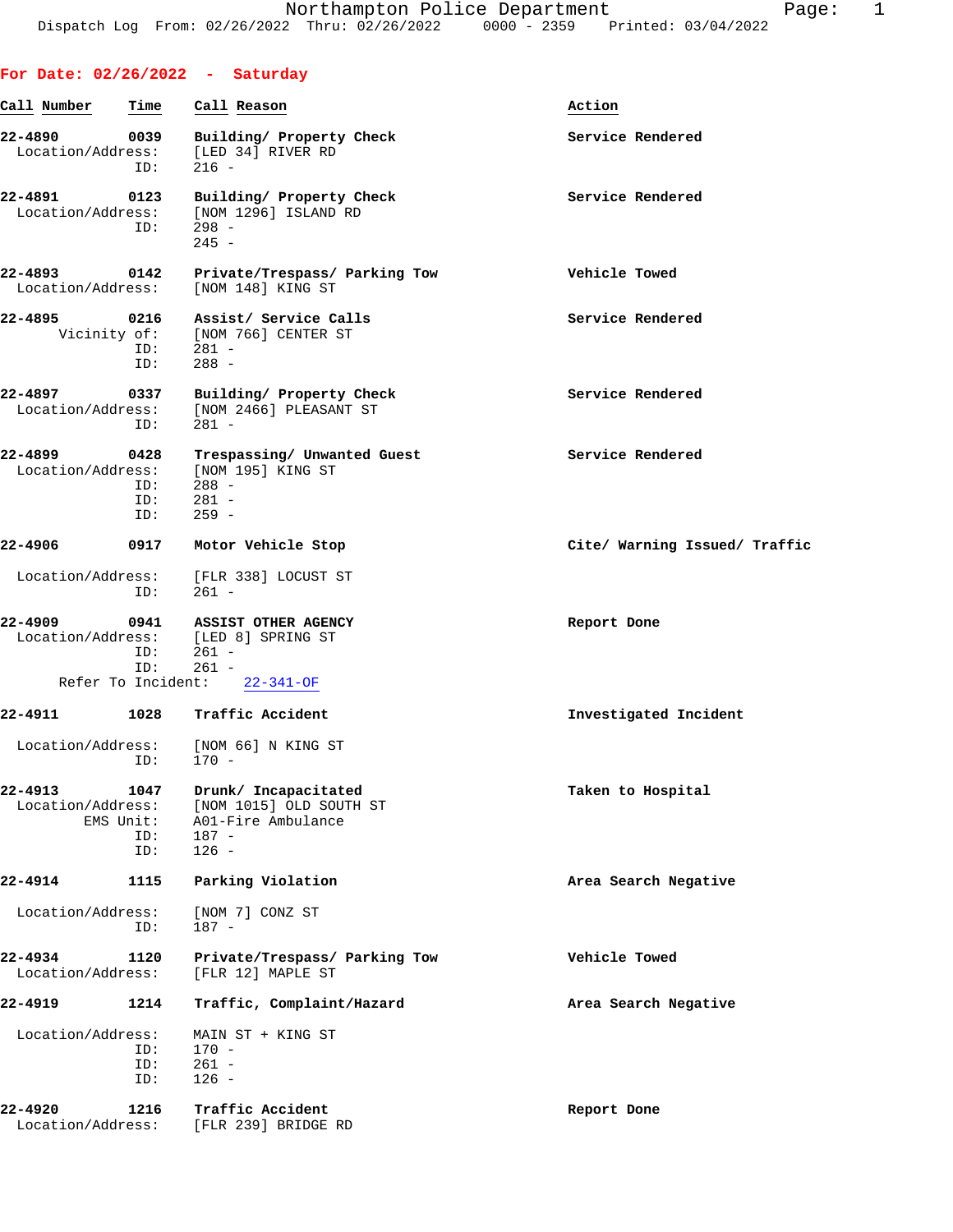|                                  |                                                                    | Dispatch Log From: 02/26/2022 Thru: 02/26/2022 0000 - 2359 Printed: 03/04/2022                                                                               | 2<br>Northampton Police Department<br>Page: |
|----------------------------------|--------------------------------------------------------------------|--------------------------------------------------------------------------------------------------------------------------------------------------------------|---------------------------------------------|
|                                  | ID:<br>Refer To Incident:                                          | $261 -$<br>$22 - 343 - OF$                                                                                                                                   |                                             |
|                                  |                                                                    |                                                                                                                                                              |                                             |
| $22 - 4936$<br>Location/Address: | 1315                                                               | Private/Trespass/ Parking Tow<br>[NOM 9] FRUIT ST                                                                                                            | Vehicle Towed                               |
| 22-4937<br>Location/Address:     | 1315                                                               | Private/Trespass/ Parking Tow<br>[FLR 8] HIGH ST                                                                                                             | Vehicle Towed                               |
| 22-4927<br>Location/Address:     | 1320<br>ID:                                                        | Animal<br>[SDE 1] GREENFIELD RD<br>$427 -$                                                                                                                   | Service Rendered                            |
| 22-4922<br>Location/Address:     | 1328<br>ID:<br>ID:                                                 | Trespassing/ Unwanted Guest<br>[FLR] N MAPLE ST<br>$157 -$<br>$126 -$                                                                                        | Service Rendered                            |
| $22 - 4924$                      | ID:                                                                | $261 -$                                                                                                                                                      |                                             |
|                                  | 1341                                                               | Public Service, Check Welfare                                                                                                                                | Area Search Negative                        |
| Location/Address:                | ID:<br>ID:<br>ID:<br>ID:                                           | [NOM 67] LOCUST ST<br>$170 -$<br>$126 -$<br>$157 -$<br>$261 -$                                                                                               |                                             |
| 22-4926                          | 1417                                                               | Parking Violation                                                                                                                                            | Area Search Negative                        |
| Location/Address:                | ID:                                                                | [NOM 2230] CLARK AVE<br>187 -                                                                                                                                |                                             |
| 22-4928                          | 1446                                                               | Traffic Accident                                                                                                                                             | Investigated Incident                       |
| Location/Address:                | ID:                                                                | [NOM 373] PLEASANT ST<br>$263 -$                                                                                                                             |                                             |
| 22-4930<br>Location/Address:     | 1501<br>ID:<br>ID:                                                 | Alarm/ Burglar/ Holdup Panic<br>[NOM 868] TEXAS RD<br>$245 -$<br>$297 -$                                                                                     | False Alarm                                 |
| 22-4931<br>Location/Address:     | ID:                                                                | 1511 Property, Lost/Found<br>[NOM 839] MAIN ST<br>$120 -$                                                                                                    | Report Done                                 |
|                                  | Refer To Incident:                                                 | $22 - 344 - OF$                                                                                                                                              |                                             |
| 22-4932                          | 1519                                                               | Weapons/Firearms*                                                                                                                                            | Area Search Negative                        |
| Location/Address:                | ID:<br>ID:<br>ID:                                                  | [NOM 1027] BRIDGE ST<br>$263 -$<br>$245 -$<br>$203 -$                                                                                                        |                                             |
| 22-4933<br>Location/Address:     | 1519<br>EMS Unit:<br>ID:<br>ID:<br>EMS Unit:<br>Refer To Incident: | Traffic Accident<br>[NOM 394] STATE ST<br>Fire Unit: E1-Pumper-Engine 1<br>A01-Fire Ambulance<br>$297 -$<br>$261 -$<br>A04-Fire Ambulance<br>$22 - 345 - OF$ | Report Done                                 |
| 22-4935                          | 1531                                                               | Motor Vehicle Stop                                                                                                                                           | Cite/ Warning Issued/ Traffic               |
| Location/Address:                | ID:                                                                | N KING ST<br>$263 -$                                                                                                                                         |                                             |
| 22-4938                          | 1542                                                               | Motor Vehicle Stop                                                                                                                                           | Cite/ Warning Issued/ Traffic               |
|                                  | Vicinity of:                                                       | [NOM 324] KING ST                                                                                                                                            |                                             |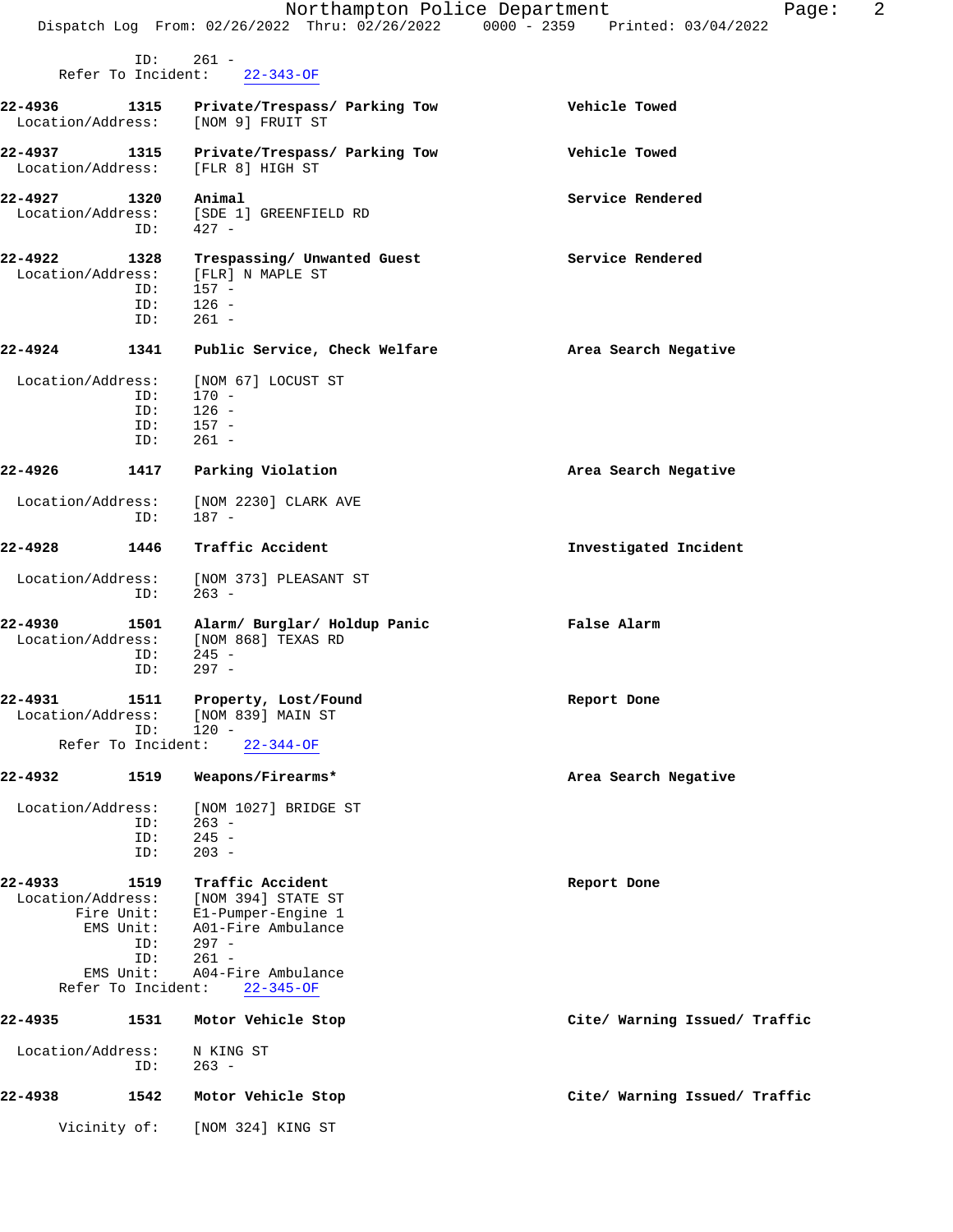|                                 |                    | Northampton Police Department<br>Dispatch Log From: 02/26/2022 Thru: 02/26/2022 0000 - 2359 Printed: 03/04/2022 | 3<br>Page:                    |
|---------------------------------|--------------------|-----------------------------------------------------------------------------------------------------------------|-------------------------------|
|                                 | ID:                | $203 -$                                                                                                         |                               |
| 22-4941                         | 1602               | Traffic Enforcement/ Radar                                                                                      | Investigated Incident         |
| Location/Address:               | ID:                | KING ST + MYRTLE ST<br>$245 -$                                                                                  |                               |
| 22-4943<br>Location/Address:    | 1609<br>ID:<br>ID: | Investigation<br>[NOM 188] CENTER ST<br>$261 -$<br>$245 -$                                                      | Report Done                   |
| Refer To Incident:              |                    | $22 - 343 - OF$                                                                                                 |                               |
| 22-4944<br>Location/Address:    | 1610<br>ID:        | Traffic, Complaint/Hazard<br>[NOM 407] MAIN ST<br>$203 -$                                                       | Service Rendered              |
| 22-4946                         | 1626               | GAS LEAKS (GASES)                                                                                               | Investigated by N F D         |
| Location/Address:<br>Fire Unit: | ID:                | [FLR] ICE POND DR<br>E3-Pumper-Engine 3<br>$297 -$                                                              |                               |
| 22-4952                         | 1750               | Motor Vehicle Stop                                                                                              | Cite/ Warning Issued/ Traffic |
| Vicinity of:                    | ID:<br>ID:         | [NOM 73] MAIN ST<br>$263 -$<br>$203 -$                                                                          |                               |
| 22-4953<br>Location/Address:    | 1757<br>ID:        | Park and Walk<br>MAIN ST<br>$245 -$                                                                             | Service Rendered              |
| 22-4960<br>Location/Address:    | 1931<br>ID:        | ASSIST OTHER AGENCY<br>ORCHARD ST<br>$236 -$                                                                    | Service Rendered              |
| 22-4961<br>Location/Address:    | 1933<br>ID:<br>ID: | Trespassing/ Unwanted Guest<br>[NOM 2211] MAIN ST<br>$298 -$<br>$245 -$<br>$203 -$                              | Service Rendered              |
| 22-4962<br>Location/Address:    | 1946<br>ID:        | Harassment / Stalking<br>[FLR] PARK ST<br>$259 -$<br>Refer To Incident: 22-347-OF                               | Report Done                   |
| 22-4963                         | 1946               | Public Service, Check Welfare                                                                                   | Area Search Negative          |
| Location/Address:               | ID:<br>ID:         | [NOM 8] OLD SOUTH ST<br>$203 -$<br>$298 -$<br>$245 -$                                                           |                               |
| 22-4964<br>Location/Address:    | 2019<br>ID:        | Building/ Property Check<br>HATFIELD RD<br>$298 -$<br>$245 -$                                                   | Service Rendered              |
| 22-4965                         | 2037               | Parking Violation                                                                                               | Cite/ Warning Issued/ Traffic |
| Vicinity of:                    | ID:                | [NOM 2020] MAIN ST<br>$298 -$<br>$245 -$                                                                        |                               |
| 22-4966<br>Location/Address:    | 2038<br>ID:<br>ID: | Alarm/ Burglar/ Holdup Panic<br>[FLR 147] MAIN ST<br>$236 -$<br>$261 -$                                         | False Alarm                   |